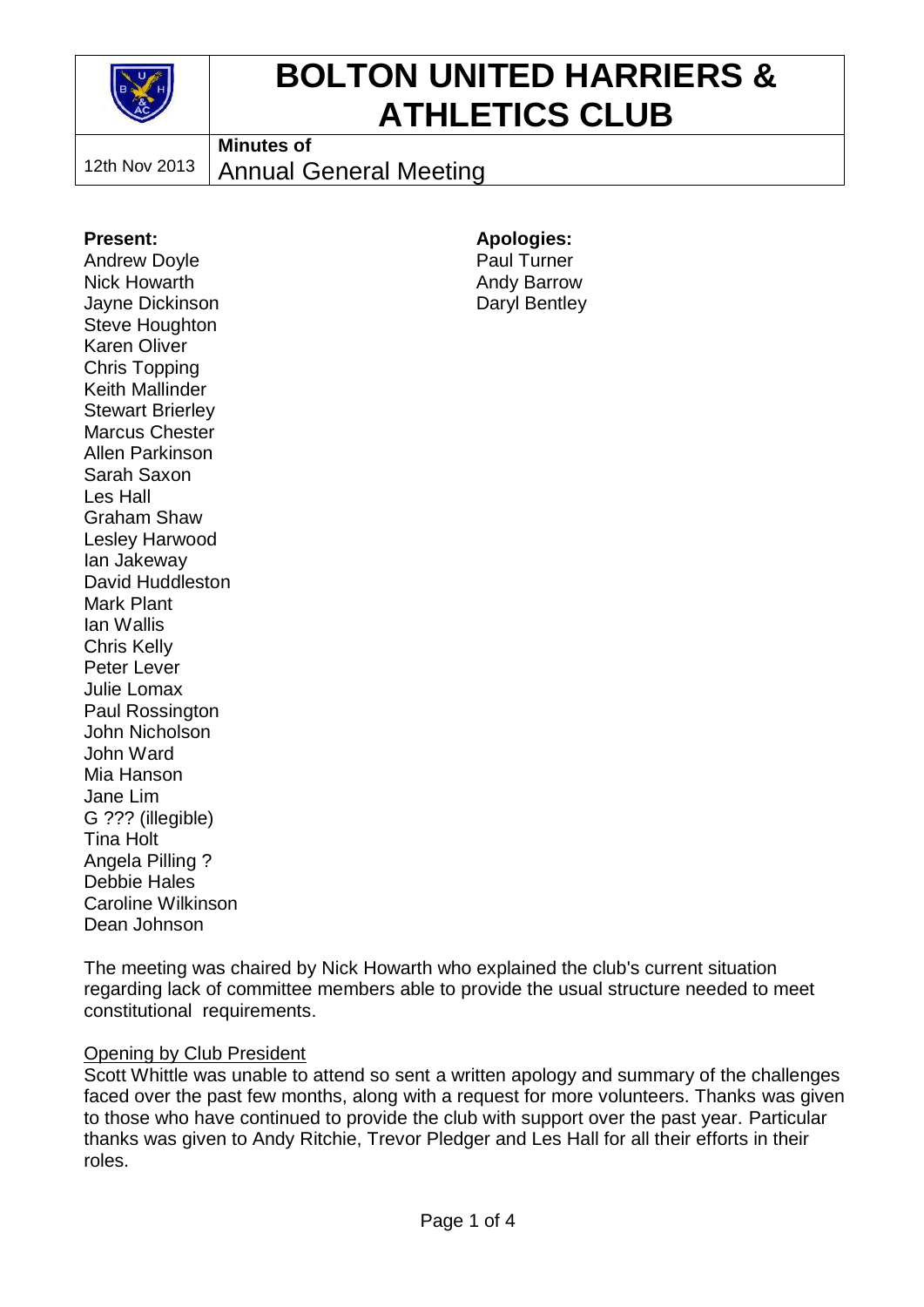

# **BOLTON UNITED HARRIERS & ATHLETICS CLUB**

12th Nov 2013 **Minutes of**

Annual General Meeting

### Minutes of 2012 Annual General Meeting

The minutes were read and accepted. Proposed by Ian Jakeway, seconded by Lesley Harwood.

#### Business Arising

It was noted by Les Hall that the committee has become increasingly splintered and that the new management structure regarding meetings was not working as communication and community had been lost. This was supported by Jayne Dickinson, John Nicholson and Lesley Harwood. The meeting was unanimous to suggest that monthly committee meetings be reinstated. This would be passed to the new chairperson. **Action:** New Chair of general committee to agenda.

Tina Harris requested clarification regarding absent athletes and procedure for removing absent athletes from the register to increase capacity for members on the waiting lists. David Huddleston discussed changing membership dates to January. It was discussed that these are changes to procedure rather than constitution and that they would be best discussed at a general committee meeting. However it was the opinion of many that this needed to be addressed. **Action:** New Chair of general committee to agenda.

The position and use of the Hammer netting was briefly mentioned. It was suggested that this is a topic for discussion at the next General Committee meeting. **Action:** New Chair of general committee to agenda.

Debbie Hales was welcomed to the meeting and gave a short presentation regarding recently deceased speed walker Renee Scott. In her memory there has been a trust fund set up for young athletes. She presented a cheque to BUH for £1000 and requested that we buy a trophy to present to the most improved young athlete of the year with a piece of equipment appropriate to that athlete. It was agreed that this should mean under 17 years.

#### General Secretary's Report

Nick offered an explanation regarding the current acting Chairman (Andrew Doyle) as stepping into the role in name only. The rules of the constitution haven't been met regarding AGM and strict notification of the date to members. Andrew was thanked for taking the hat of Chair in just the last few weeks. The matter would be referred to the new Chair for consideration. **Action:** New Chair of general committee to agenda.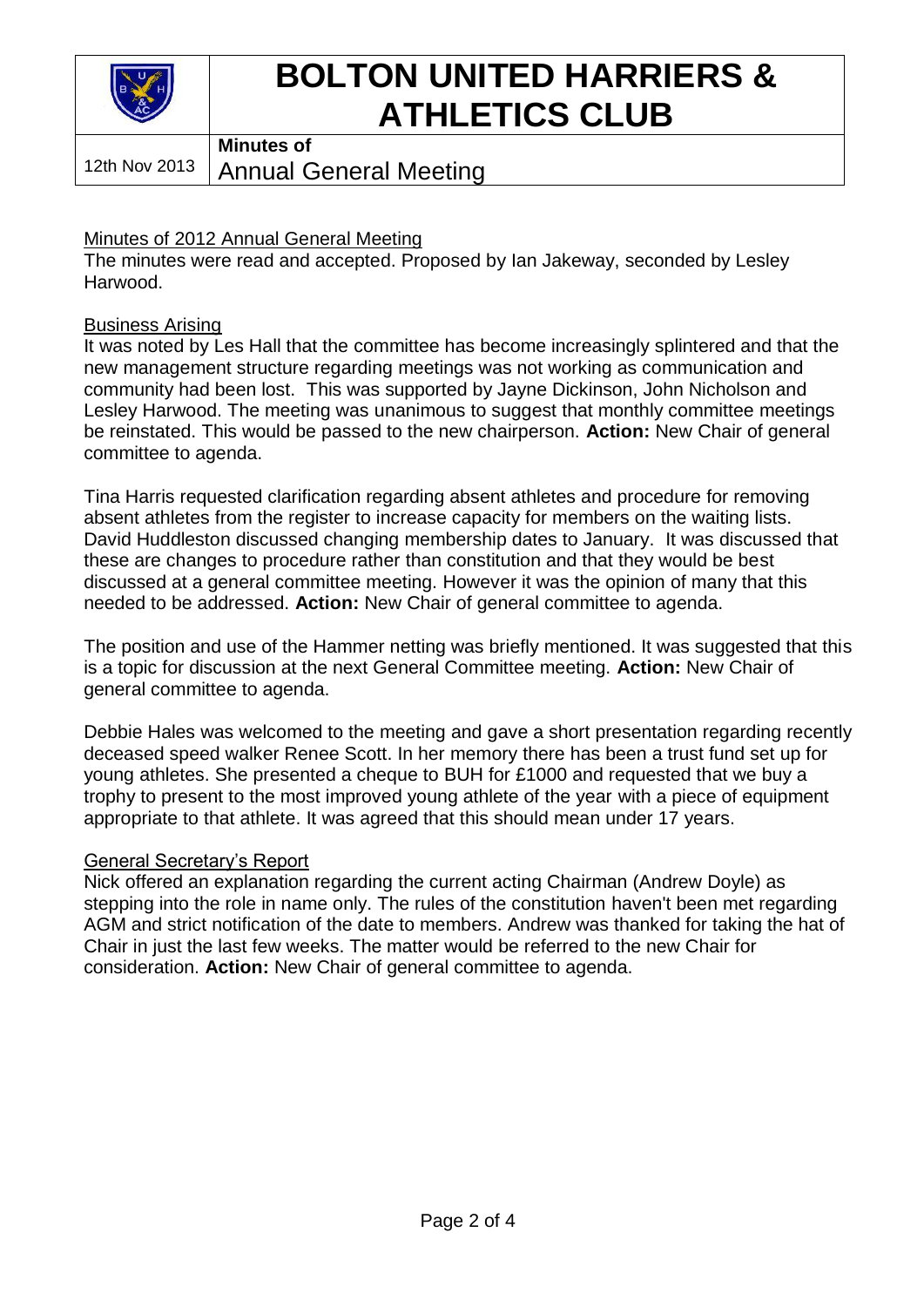

### **BOLTON UNITED HARRIERS & ATHLETICS CLUB Minutes of**

12th Nov 2013

Annual General Meeting

Receive and adopt Club's audited accounts for period up to 31<sup>st</sup> March 2013 Copies of the 2012-13 accounts were made available to attendees.

John Nicholson noted that funds are available for coaches to purchase clothing and equipment. Les Hall suggested that coaches and committee members should wear team clothing as this would reflect the professional nature of the club.

Concern was raised by the meeting as to the unavailability of audited accounts. John Nicholson (Treasurer) informed the meeting that he had run out of time to do so but will approach an accountant to audit the accounts and present them no later than 1st January 2014. It was discussed that the club must pay an accountant to meet this deadline, rather than rely on goodwill gestures. Audited accounts will be presented to the General Committee at the first meeting after 1st January 2014.

Unable to accept accounts as unaudited.

Receive and adopt alterations to Rules None

Any other previously submitted business (Rule 9.5 of Constitution) None.

#### Appointment of General Committee Members and Trustees

| <b>Position</b>          | <b>Proposed</b>                    | Nominated by    | Seconded       |
|--------------------------|------------------------------------|-----------------|----------------|
| Chairperson              | <b>Trevor Pledger</b>              | Ian Wallis      | Lesley Harwood |
| <b>General Secretary</b> | Merriam O'Donnell                  | Scott Whittle   | Les Hall       |
| Treasurer                | John Nicholson                     |                 |                |
| Development Leader       |                                    |                 |                |
| Membership Secretary     | Lesley Harwood                     | Dave Huddlesden | Mark Plant     |
| Facilitator              | lan Jakeway                        | Ian Wallis      | Mark Plant     |
| Trustee                  | Karen Oliver to consider this role |                 |                |
| Team Manager Co          | Ian Wallis                         | lan Jakeway     | Les Hall       |
| Director of coaching     | Les Hall                           | Chris Kelly     | Mark Plant     |
| Junior Coach Co          | Ian Wallis                         | Les Hall        | Andrew Doyle   |
| Social Secretary         |                                    |                 |                |
| News Editor              |                                    |                 |                |
| Schools Liason           |                                    |                 |                |
| Volunteer Coordinator    | Dean Johnson                       | Karen Oliver    | Andrew Doyle   |
| <b>Child Protection</b>  | Chris Doherty                      | Karen Oliver    | lan Jakeway    |
|                          | Joanne Kearney                     |                 |                |
| Website Admin            | Keith Mallinder                    | lan Jakeway     | Karen Oliver   |
| Committee                | Jane Lim                           | Graham Shaw     | Steve Houghton |
| Committee                | Dave Huddleston                    | Julie Lomax     | Jane Lim       |
| Committee                | Jayne Dickinson                    | Keith Mallinder | Karen Oliver   |
| Committee                | Mia Hanson                         | Les Hall        | lan Jakeway    |
| Committee                | Julie Lomax                        | Jayne Dickinson | Steve Houghton |